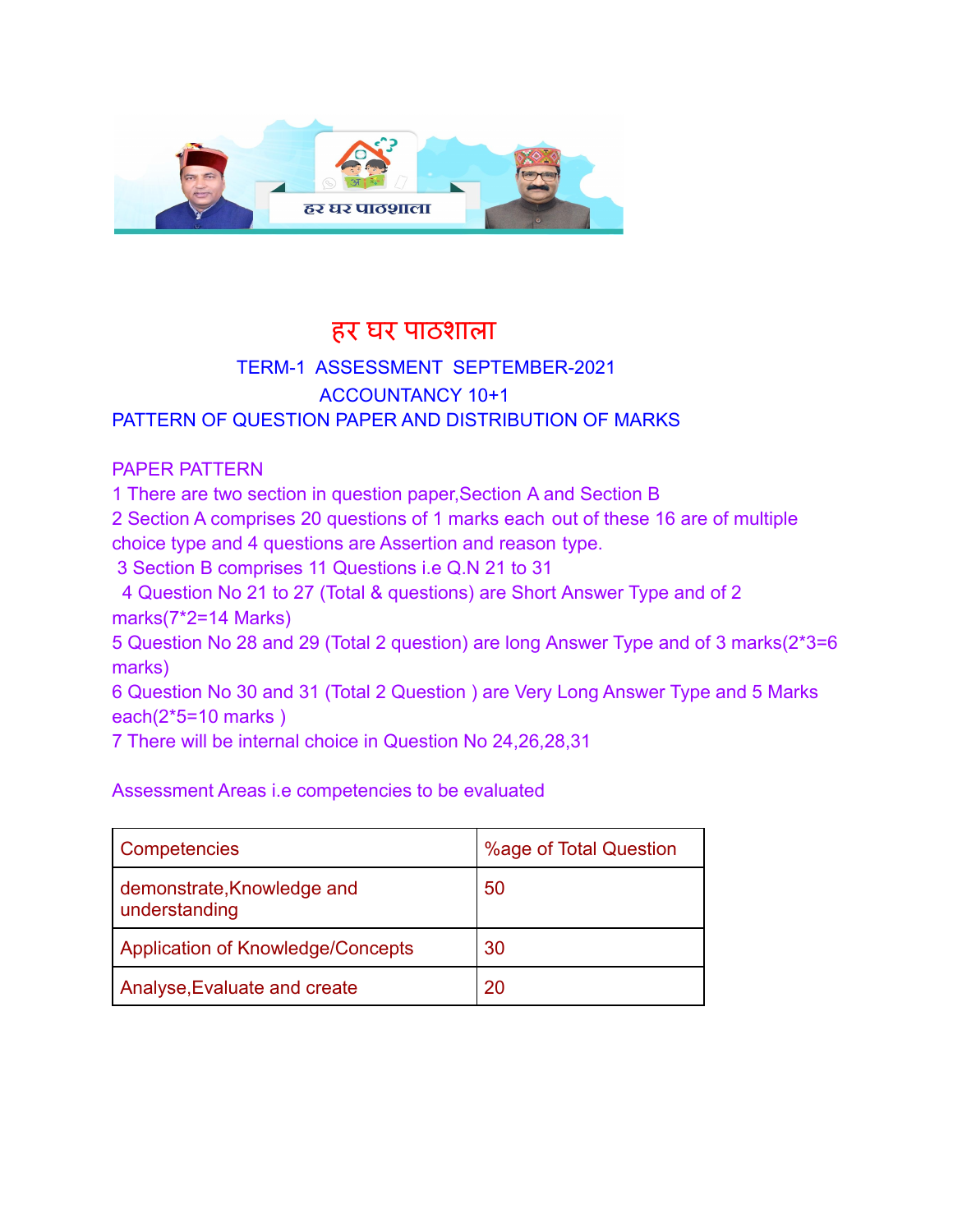# DISTRIBUTION OF MARKS

| <b>UNIT</b>    | <b>UNIT NAME</b>                             | <b>CHAPTER</b><br><b>NAME</b>                                                                                                                                                                                                                         | 1 Marks<br>Question | 2 Marks<br>Question | 3 Marks<br>Question | 5 Marks<br>Question | <b>Total</b><br><b>Marks</b> |
|----------------|----------------------------------------------|-------------------------------------------------------------------------------------------------------------------------------------------------------------------------------------------------------------------------------------------------------|---------------------|---------------------|---------------------|---------------------|------------------------------|
| $\mathbf{1}$   | Introduction<br>To<br>accounting             | (1)Accounting:<br>Meaning and<br>Objects<br>(2) Basic<br>Accounting<br><b>Terms</b>                                                                                                                                                                   | $1*5=5$             | $1*2=2$             |                     |                     | $\overline{7}$               |
| $\overline{2}$ | Theory<br>base of<br>accounting              | (3) Accounting<br>concepts and<br>Principles<br>(4) Accounting<br>standards and<br>International<br>Financial<br>reporting<br>standards<br>(5) Process<br>and Bases of<br>accounting and<br>Double Entry<br>System                                    | $1*5=5$             | $2*2=4$             | $1*3=3$             |                     | 12                           |
| 3              | Recording<br>of Business<br>Transaction<br>S | (6) Source<br>Documents of<br>Accountancy<br>and accounting<br>Equations<br>(7) Books of<br><b>Original Entry</b><br>Journal<br>(8) Books of<br><b>Original Entry</b><br>Cash Book<br>(9) Ledger<br>$(10)$ Bank<br>Reconciliation<br><b>Statement</b> | $1*10=10$           | $4*2=8$             | $1*3=3$             | $2*5=10$            | 31                           |
|                |                                              | Total<br>Question=31                                                                                                                                                                                                                                  | 20                  | $\overline{7}$      | $\overline{2}$      | $\overline{2}$      | 31                           |